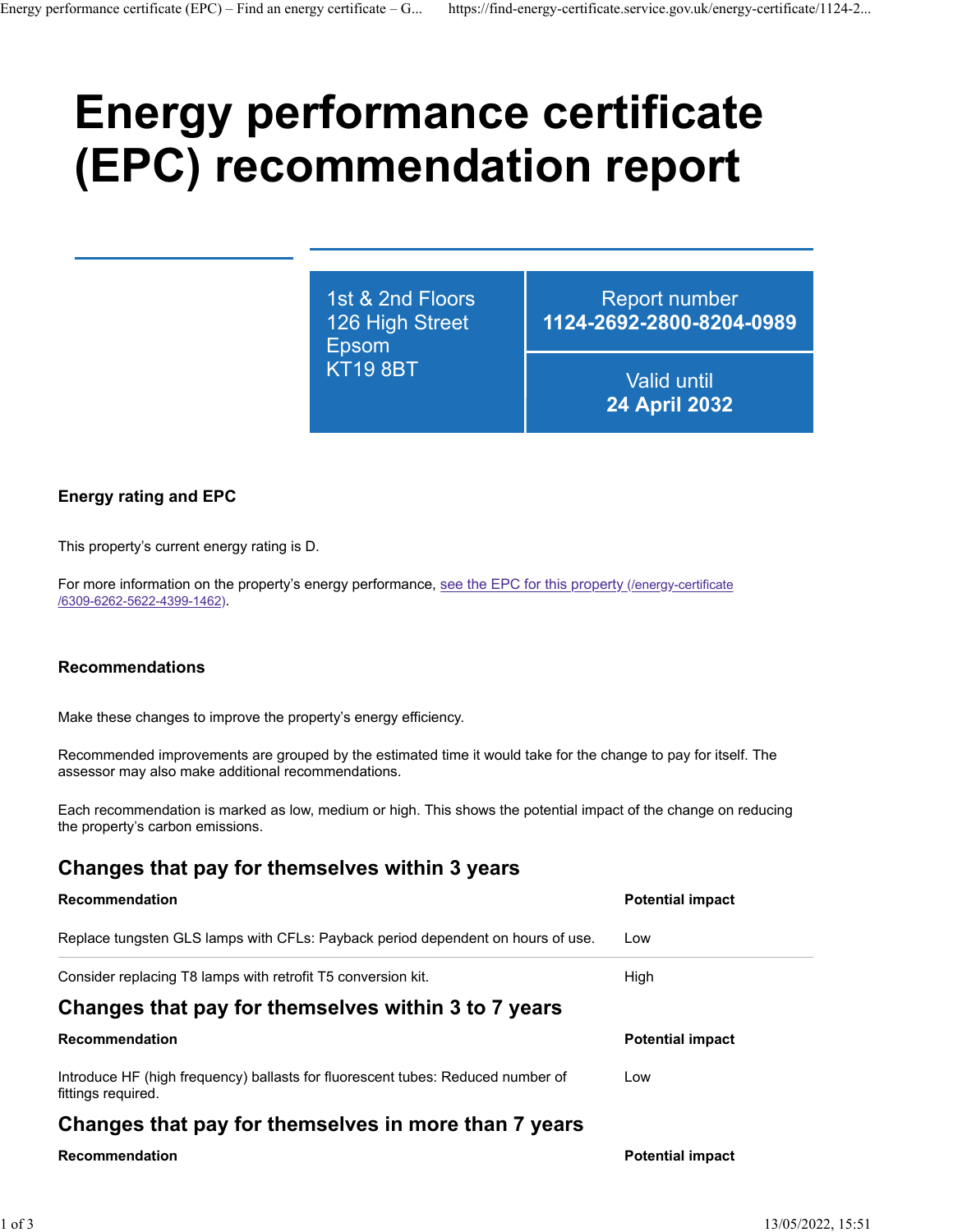Energy performance certificate (EPC) – Find an energy certificate – G... https://find-energy-certificate.service.gov.uk/energy-certificate/1124-2...

| <b>Recommendation</b>                                                                                     | <b>Potential impact</b> |
|-----------------------------------------------------------------------------------------------------------|-------------------------|
| Some windows have high U-values - consider installing secondary glazing.                                  | Medium                  |
| Some solid walls are poorly insulated - introduce or improve internal wall insulation.                    | Medium                  |
| Consider replacing heating boiler plant with a condensing type.                                           | High                    |
| Carry out a pressure test, identify and treat identified air leakage. Enter result in EPC<br>calculation. | Medium                  |
| Some glazing is poorly insulated. Replace/improve glazing and/or frames.                                  | Medium                  |

# **Property and report details**

| <b>Report issued on</b>     | 25 April 2022                          |
|-----------------------------|----------------------------------------|
| Total useful floor area     | 109 square metres                      |
| <b>Building environment</b> | <b>Heating and Natural Ventilation</b> |
| <b>Calculation tool</b>     | CLG, ISBEM, v5.6.b, SBEM, v5.6.b.0     |

### **Assessor's details**

| Assessor's name               | Jacob Redmon                                                 |
|-------------------------------|--------------------------------------------------------------|
| <b>Telephone</b>              | 07719032790                                                  |
| <b>Email</b>                  | jacobredmon.ndea@googlemail.com                              |
| <b>Employer's name</b>        | <b>Oyster Energy</b>                                         |
| <b>Employer's address</b>     | Hill House, Red Hill Road, Hadleigh,<br>IP7 6BU              |
| <b>Assessor ID</b>            | STRO027974                                                   |
| <b>Assessor's declaration</b> | The assessor is not related to the<br>owner of the property. |
| <b>Accreditation scheme</b>   | <b>Stroma Certification Ltd</b>                              |

**Other reports for this property**